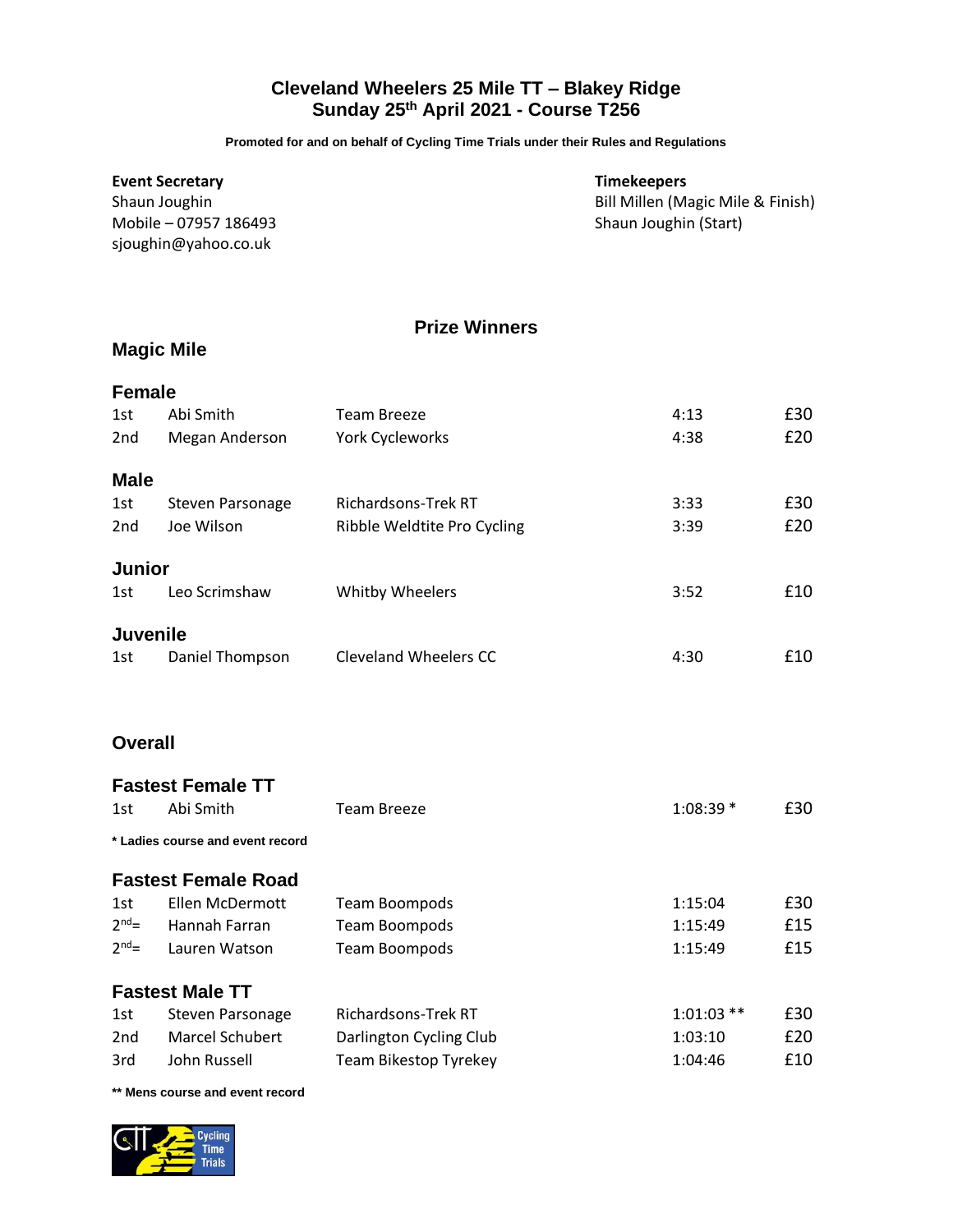|                 | <b>Fastest Male Road</b>           |                              |               |     |
|-----------------|------------------------------------|------------------------------|---------------|-----|
| 1st             | Joe Wilson                         | Ribble Weldtite Pro Cycling  | 1:02:45       | £30 |
| 2nd             | <b>Rob Carter</b>                  | Cleveland Wheelers CC        | 1:04:32       | £20 |
| 3rd             | Ross Turner                        | Fietsen Tempo                | 1:05:09       | £10 |
| <b>Junior</b>   |                                    |                              |               |     |
| 1st             | John Russell                       | Team Bikestop Tyrekey        | $1:04:46$ *** | £20 |
|                 | *** Junior course and event record |                              |               |     |
| <b>Juvenile</b> |                                    |                              |               |     |
| 1st.            | Lawrie Dryden                      | Cleveland Wheelers CC        | 1:17:52       | £20 |
| <b>Vet 40</b>   |                                    |                              |               |     |
| 1st.            | <b>Rob Carter</b>                  | <b>Cleveland Wheelers CC</b> | 1:04:32       | £20 |
| <b>Vet 50+</b>  |                                    |                              |               |     |
| 1st             | David Kent                         | <b>Whitby Wheelers</b>       | 1:11:03       | £20 |

Many thanks to the following people who helped to make the event safe and successful. Without the cheery volunteers it would not be possible to run such events!

Start and Bike Check – **Dave Kirton** Castleton Village Junction – **Rob Lee, Susan Jones** Castleton Bend Junction – **Andy Curson, Ian Fryett** Turn Marshals – **Tony Douglass, Michela Vincent, Matt Alsopp** Number Catcher – **Gordon Waring** Timekeeper Finish – **Bill MIllen** HQ, Sign on and tea, coffee, cake – **Jane Joughin**

Hope everyone had a great ride and hope to see you again next year! Let there be sunshine again!

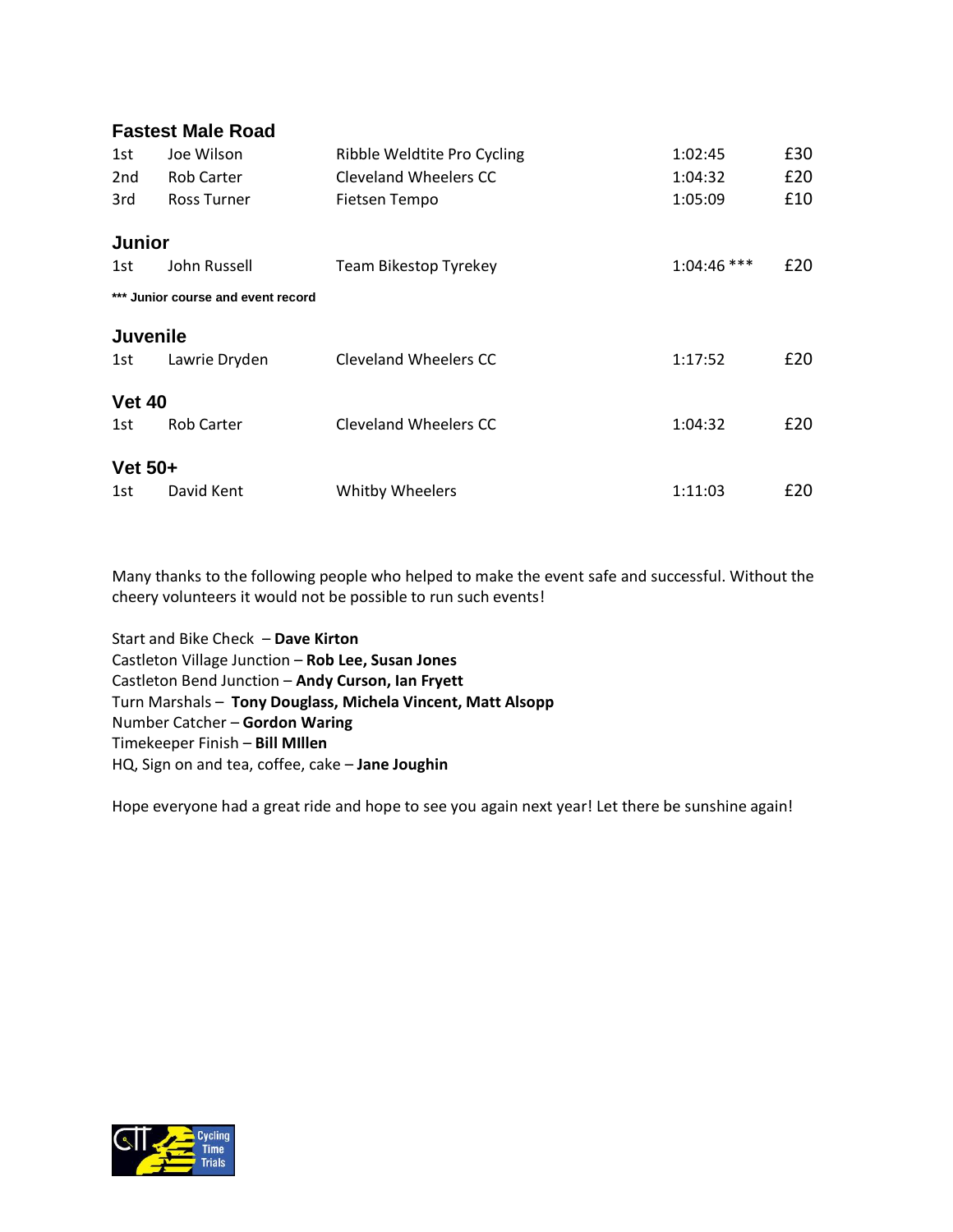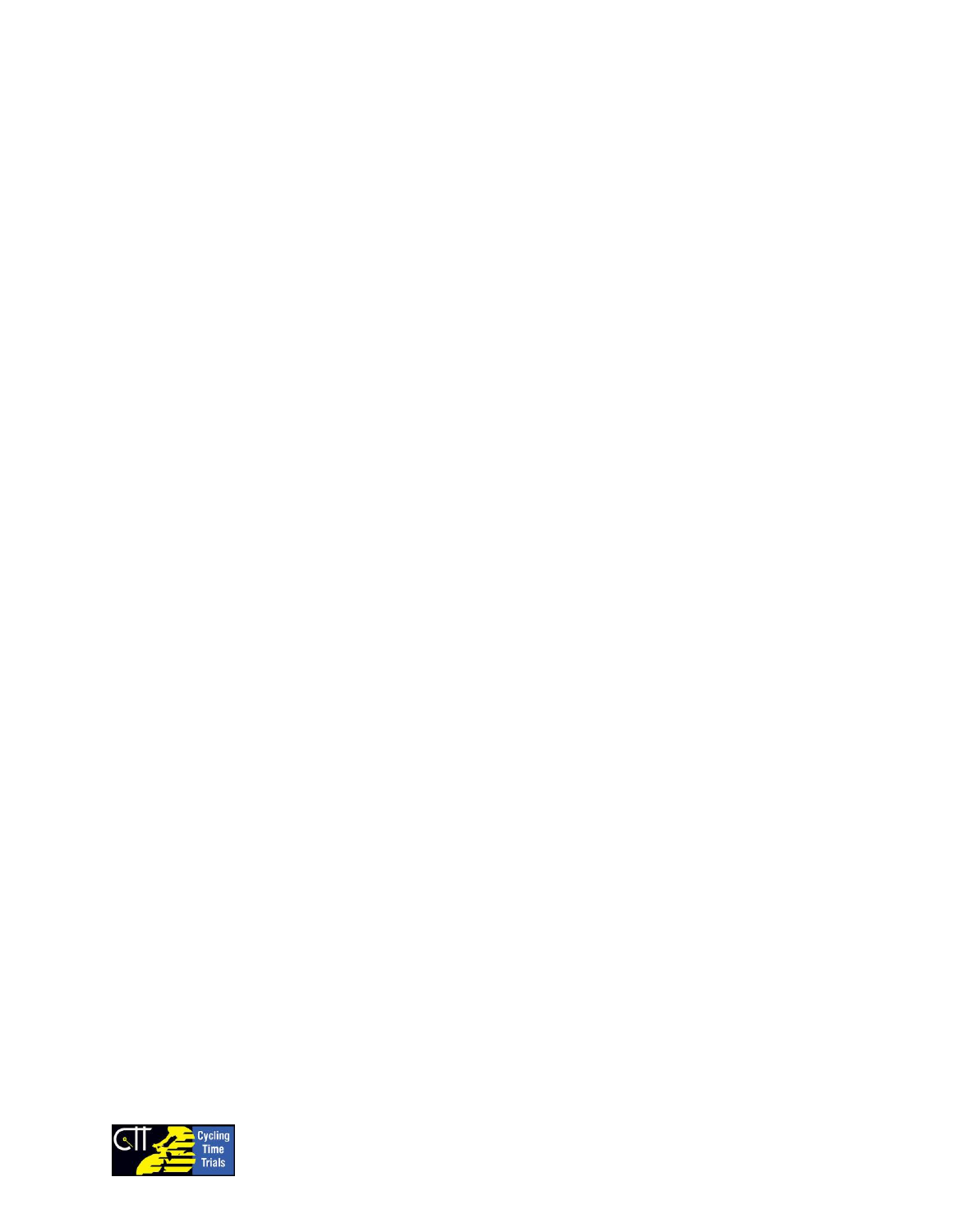

# *Cleveland Wheelers 25 Mile T256 Blakey Ridge on 25th April 2021*

| <b>Type</b> | <b>Num</b><br><b>Name</b>  | Club                         | Gender | Cat    | Age | Magic Mile | МM             | <b>Overall</b> | Overall        | 24 Mile Split | 24           | Combi                   | Trophy         |
|-------------|----------------------------|------------------------------|--------|--------|-----|------------|----------------|----------------|----------------|---------------|--------------|-------------------------|----------------|
|             |                            |                              |        |        |     |            | Gender         |                | Type           |               | Mile         | ned                     | Pos            |
| <b>TT</b>   | 19 Abi Smith               | <b>Team Breeze</b>           | Female | Senior | 19  | 0:04:13.0  | $\mathbf{1}$   | 01:08:39       | 1              | 01:04:26      | $\mathbf{1}$ | $\mathbf{2}$            | $\mathbf 1$    |
| Road        | <b>7 Kate Sanderson</b>    | Cleveland Wheelers CC        | Female | $V50+$ | 53  | 0:05:18.0  | 8              | 01:27:30       | 7              | 01:22:12      | 9            | 17                      | 12             |
| Road        | 8 Zara Noble               | Whitby Whs                   | Female | Senior | 29  | 0:05:31.0  | 9              | 01:33:47       | 9              | 01:28:16      | 10           | 19                      | 14             |
|             | <b>9 Emma Matthews</b>     | Sowerby Sunday Club          | Female | Senior | 23  | 0:10:00.0  | 11             | 02:00:00       | 10             | 01:50:00      | 11           | 22                      | <b>15 DNS</b>  |
| Road        | 10 Lauren Watson           | <b>Team Boompods</b>         | Female | Senior | 26  | 0:04:57.0  | 4              | 01:15:49       | $\overline{2}$ | 01:10:52      | 3            | $\overline{\mathbf{z}}$ | $\mathbf{2}$   |
| Road        | 11 Megan Anderson          | York Cycleworks              | Female | Senior | 28  | 0:04:38.0  | $\overline{2}$ | 01:19:14       | 4              | 01:14:36      | 5            | $\overline{\mathbf{z}}$ | $\overline{2}$ |
| Road        | 12 Hannah Farran           | Team Boompods                | Female | Senior | 27  | 0:04:40.0  | 3              | 01:15:49       | $\overline{2}$ | 01:11:09      | 4            | $\overline{\mathbf{z}}$ | $\overline{2}$ |
|             | 13 Sarah Cramoysan         | <b>Richmond CC</b>           | Female | $V50+$ | 52  | 0:10:00.0  | 11             | 02:00:00       | 10             | 01:50:00      | 11           | 22                      | 15 DNS (Apol)  |
| Road        | 14 Nicola Kent             | Whitby Whs                   | Female | $V50+$ | 50  | 0:05:05.0  | 6              | 01:22:04       |                | 01:16:59      | 6            | 12                      | 9              |
| Road        | <b>15 Ellen McDermott</b>  | <b>Team Boompods</b>         | Female | Senior | 32  | 0:05:00.0  | 5              | 01:15:04       | 1              | 01:10:04      | $\mathbf{2}$ | $\overline{\mathbf{z}}$ | $\mathbf{2}$   |
| Road        | <b>16 Louise Hamilton</b>  | The Bike Rack CC             | Female | $V50+$ | 50  | 0:06:44.0  | 10             | 01:27:49       | 8              | 01:21:05      | 8            | 18                      | 13             |
| Road        | 17 Juliet May              | Velo Club Venta              | Female | Senior | 27  | 0:05:16.0  | 7              | 01:22:16       | 6              | 01:17:00      | 7            | 14                      | 11             |
|             | 18 Jan Scotchford          | North Lancashire Road Club   | Female | $V50+$ | 54  | 0:10:00.0  | 11             | 02:00:00       | 10             | 01:50:00      | 11           | 22                      | <b>15 DNS</b>  |
|             |                            |                              |        |        |     |            |                |                |                |               |              |                         |                |
|             |                            |                              |        |        |     |            |                |                |                |               |              |                         |                |
| ΤT          | 20 Steven Parsonage        | <b>Richardsons-Trek RT</b>   | Male   | Senior | 25  | 0:03:33.0  | $\mathbf 1$    | 01:01:30       | $\mathbf{1}$   | 00:57:57      | 1            | $\mathbf{2}$            | $\mathbf 1$    |
| <b>TT</b>   | 26 James Meadows           | <b>Cleveland Wheelers CC</b> | Male   | Senior | 32  | 0:04:37.0  | 22             | 01:11:08       | 5              | 01:06:31      | 13           | 35                      | 18             |
| <b>TT</b>   | 32 Danny Short             | <b>Vector Racing</b>         | Male   | Senior | 34  | 0:05:40.0  | 43             | 01:28:22       | 7              | 01:22:42      | 40           | 83                      | 42             |
| <b>TT</b>   | <b>35 Richard Lilleker</b> | <b>Cleveland Wheelers CC</b> | Male   | Senior | 33  | 0:03:47.0  | 4              | 01:05:41       | 4              | 01:01:54      | 7            | 11                      | 5              |
| <b>TT</b>   | 41 Sam Leng                | <b>AIMS Cycling</b>          | Male   | Senior | 30  | 0:04:42.0  | 25             | 01:14:00       | 6              | 01:09:18      | 21           | 46                      | 22             |
| <b>TT</b>   | 59 John Russell            | Team Bikestop Tyrekey        | Male   | Junior | 17  | 0:04:01.0  | 8              | 01:04:46       | 3              | 01:00:45      | 5            | 13                      | 6              |
| <b>TT</b>   | 60 Marcel Schubert         | Darlington Cycling Club      | Male   | Senior | 39  | 0:03:57.0  | 7              | 01:03:10       | $\overline{2}$ | 00:59:13      | 3            | 10                      | 4              |
|             | 21 Adam Pinder             | PM Racing UK                 | Male   | Senior | 22  | 0:10:00.0  | 46             | 02:00:00       | 38             | 01:50:00      | 45           | 91                      | 45 DNS         |
| Road        | 22 Shaun O'Shea            | <b>Cleveland Wheelers CC</b> | Male   | V40    | 47  | 0:05:36.0  | 41             | 02:00:00       | 38             | 01:54:24      | 51           | 92                      | <b>51 DNF</b>  |
| Road        | 23 Richard King            | MTS Cycle Sport              | Male   | V40    | 43  | 0:04:25.0  | 17             | 01:11:55       | 11             | 01:07:30      | 16           | 33                      | 15             |
| Road        | 24 Lewis Buckworth         | Fietsen Tempo                | Male   | Junior | 17  | 0:04:39.0  | 24             | 01:23:16       | 31             | 01:18:37      | 37           | 61                      | 30             |
| Road        | 25 Paul Felce              | Velo Culture                 | Male   | V40    | 49  | 0:04:46.0  | 26             | 01:19:16       | 25             | 01:14:30      | 31           | 57                      | 28             |
|             | 27 Peter Greenan           | Ferryhill Whs                | Male   | $V50+$ | 53  | 0:10:00.0  | 46             | 02:00:00       | 38             | 01:50:00      | 45           | 91                      | <b>45 DNS</b>  |
| Road        | 28 Adam Brooks             | Manilla Cycling              | Male   | Senior | 36  | 0:04:28.0  | 18             | 01:16:25       | 19             | 01:11:57      | 25           | 43                      | 20             |
| Road        | 29 Philip Harvey           | <b>Cleveland Wheelers CC</b> | Male   | V40    | 40  | 0:05:34.0  | 40             | 01:28:05       | 33             | 01:22:31      | 39           | 79                      | 40             |
|             |                            |                              |        |        |     |            |                |                |                |               |              |                         |                |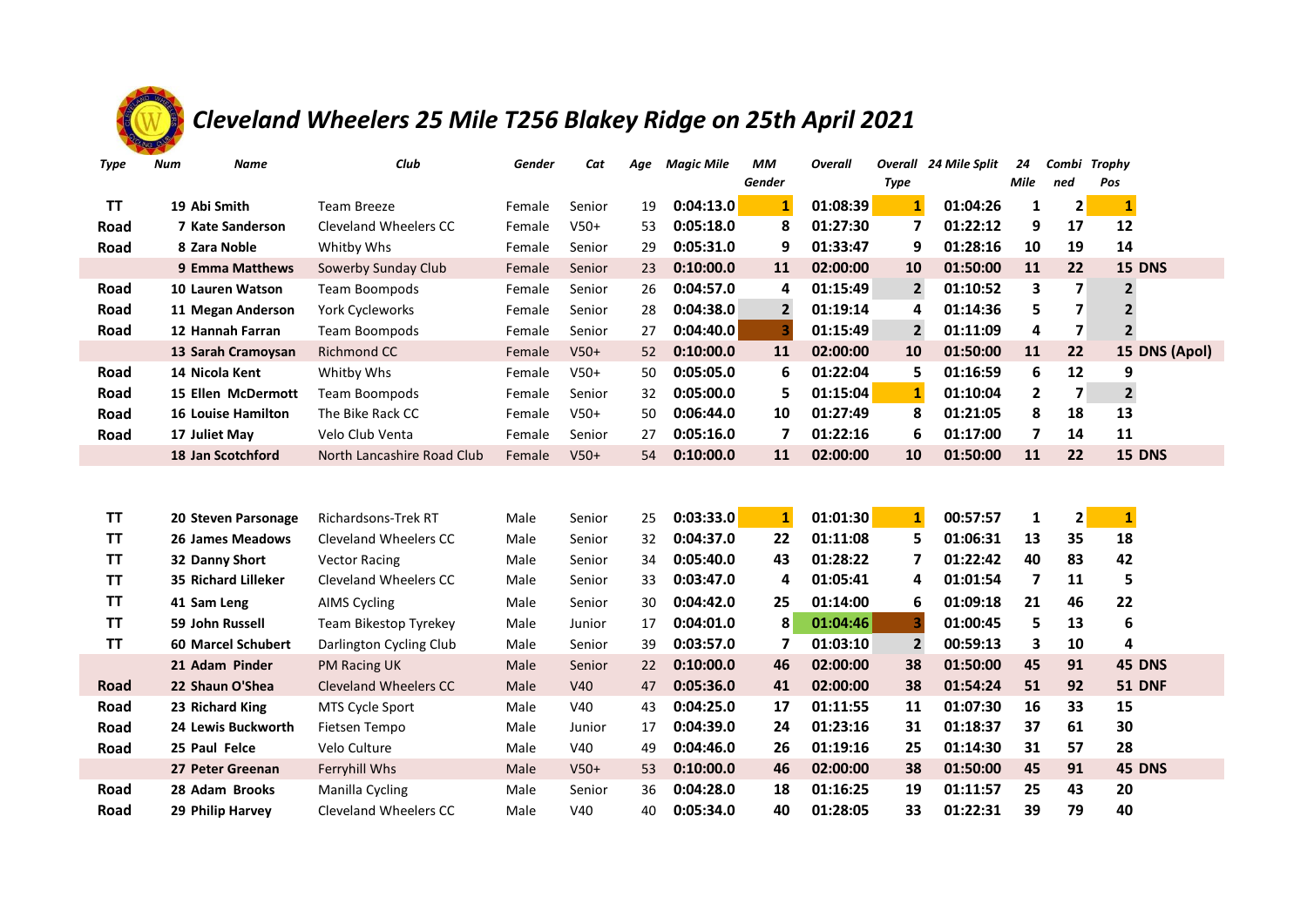| Road | <b>30 Ross Turner</b>           | Fietsen Tempo                         | Male | Senior   | 20 | 0:03:42.0              | 3                    | 01:05:09             | 3                  | 01:01:27             | 6                  | 9       | 3 <sup>1</sup>          |
|------|---------------------------------|---------------------------------------|------|----------|----|------------------------|----------------------|----------------------|--------------------|----------------------|--------------------|---------|-------------------------|
|      | <b>31 Paul Fountain</b>         | Hartlepool CC                         | Male | $V50+$   | 57 | 0:10:00.0              | 46                   | 02:00:00             | 38                 | 01:50:00             | 45                 | 91      | 45 DNS (Apol)           |
| Road | <b>33 Mark Summerson</b>        | <b>Ilkley CC</b>                      | Male | V40      | 48 | 0:05:11.0              | 37                   | 01:21:34             | 30                 | 01:16:23             | 35                 | 72      | 38                      |
| Road | 34 Shaun Lawson                 | Clifton CC York                       | Male | Senior   | 31 | 0:04:22.0              | 16                   | 01:13:22             | 15                 | 01:09:00             | 20                 | 36      | 19                      |
| Road | 36 Danny Hedley                 | Royal Air Force Cycling Associat Male |      | Senior   | 22 | 0:04:07.0              | 11                   | 01:10:58             | 9                  | 01:06:51             | 14                 | 25      | 13                      |
| Road | 37 Ian Anderson                 | York Cycleworks                       | Male | $V50+$   | 50 | 0:04:53.0              | 29                   | 01:17:32             | 22                 | 01:12:39             | 28                 | 57      | 28                      |
| Road | <b>38 Mike Jefferies</b>        | Cleveland Wheelers CC                 | Male | Senior   | 38 | 0:05:08.0              | 33                   | 01:25:11             | 32                 | 01:20:03             | 38                 | 71      | 37                      |
| Road | 39 David Kent                   | Whitby Whs                            | Male | $V50+$   | 51 | 0:05:36.0              | 41                   | 01:15:03             | 17                 | 01:09:27             | 22                 | 63      | 33                      |
| Road | <b>40 William Brown</b>         | Ribble Weldtite Pro Cycling           | Male | Senior   | 28 | 0:04:10.0              | 12                   | 01:08:06             | 7                  | 01:03:56             | 10                 | 22      | 11                      |
| Road | 42 Chris Lawrence               | Cleveland Wheelers CC                 | Male | Senior   | 38 | 0:04:56.0              | 31                   | 01:21:28             | 29                 | 01:16:32             | 36                 | 67      | 35                      |
| Road | 43 Andy Cunningham              | <b>Ilkley CC</b>                      | Male | Senior   | 32 | 0:03:47.0              | 4                    | 01:08:04             | 6                  | 01:04:17             | 11                 | 15      | 8                       |
| Road | 44 Leo Scrimshaw                | Whitby Whs                            | Male | Junior   | 16 | 0:03:52.0              | 6                    | 01:12:04             | 12                 | 01:08:12             | 18                 | 24      | 12                      |
| Road | 45 Paul Dawson                  | VTTA (North)                          | Male | $V50+$   | 60 | 0:06:13.0              | 45                   | 01:44:52             | 37                 | 01:38:39             | 44                 | 89      | 44                      |
| Road | 46 John Quimby                  | Coalville Whs                         | Male | $V50+$   | 70 | 0:05:45.0              | 44                   | 01:31:15             | 36                 | 01:25:30             | 43                 | 87      | 43                      |
| Road | 47 Dougan Collins               | MTS Cycle Sport                       | Male | $V50+$   | 55 | 0:04:56.0              | 31                   | 01:20:22             | 26                 | 01:15:26             | 32                 | 63      | 33                      |
| Road | 48 John Main                    | <b>Cleveland Wheelers CC</b>          | Male | $V50+$   | 64 | 0:05:27.0              | 39                   | 01:21:07             | 28                 | 01:15:40             | 33                 | 72      | 38                      |
| Road | 49 Simon Robinson               | Fietsen Tempo                         | Male | Senior   | 33 | 0:04:37.0              | 22                   | 01:09:48             | 8                  | 01:05:11             | 12                 | 34      | 16                      |
| Road | 50 Rob Carter                   | <b>Cleveland Wheelers CC</b>          | Male | V40      | 46 | 0:04:06.0              | 10                   | 01:04:32             | $\mathbf{2}$       | 01:00:26             | 4                  | 14      | $\overline{\mathbf{z}}$ |
|      |                                 |                                       |      |          |    |                        |                      |                      |                    |                      |                    |         |                         |
|      | 51 Robert Noble                 | Cycleways                             | Male | V40      | 44 | 0:10:00.0              | 46                   | 02:00:00             | 38                 | 01:50:00             | 45                 | 91      | 45 DNS                  |
| Road | 52 Daniel Thompson              | Cleveland Wheelers CC                 | Male | Juvenile | 13 | 0:04:30.0              | 19                   | 01:29:26             | 35                 | 01:24:56             | 42                 | 61      | 30                      |
| Road | 53 Scott Wilson                 | Manilla Cycling                       | Male | Senior   | 33 | 0:04:50.0              | 28                   | 01:14:43             | 16                 | 01:09:53             | 23                 | 51      | 24                      |
| Road | 54 Daniel Smith                 | TS Racing - OTR                       | Male | V40      | 41 | 0:04:16.0              | 14                   | 01:11:07             | 10                 | 01:06:51             | 14                 | 28      | 14                      |
| Road | <b>55 Richard Jones</b>         | Ribble Weldtite Pro Cycling           | Male | Senior   | 28 | 0:04:04.0              | 9                    | 01:06:55             | 5                  | 01:02:51             | 9                  | 18      | 9                       |
| Road | 56 Gareth Tupling               | Harworth and District Cycling C Male  |      | V40      | 40 | 0:05:10.0              | 36                   | 01:13:09             | 13                 | 01:07:59             | 17                 | 53      | 25                      |
| Road | 57 Ian Thompson                 | Cleveland Wheelers CC                 | Male | $V50+$   | 55 | 0:05:16.0              | 38                   | 01:28:46             | 34                 | 01:23:30             | 41                 | 79      | 40                      |
| Road | 58 Ben Etherington              | <b>Manilla Cycling</b>                | Male | Junior   | 16 | 0:04:53.0              | 29                   | 01:17:18             | 21                 | 01:12:25             | 27                 | 56      | 27                      |
| Road | 61 Andrew Marr                  | Whitby Whs                            | Male | $V50+$   | 51 | 0:05:09.0              | 35                   | 01:20:56             | 27                 | 01:15:47             | 34                 | 69      | 36                      |
| Road | 62 Peter Gunn                   | <b>Cleveland Wheelers CC</b>          | Male | V40      | 47 | 0:04:20.0              | 15                   | 01:13:09             | 13                 | 01:08:49             | 19                 | 34      | 16                      |
| Road | 63 Mark Robinson                | Hull Thursday RC                      | Male | $V50+$   | 65 | 0:05:08.0              | 33                   | 01:18:20             | 24                 | 01:13:12             | 29                 | 62      | 32                      |
| Road | 64 Lawrie Dryden                | Cleveland Wheelers CC                 | Male | Juvenile | 15 | 0:04:34.0              | 20                   | 01:17:52             | 23                 | 01:13:18             | 30                 | 50      | 23                      |
|      | 65 Steven Guymer                | Squadra RT                            | Male | Senior   | 32 | 0:10:00.0              | 46                   | 02:00:00             | 38                 | 01:50:00             | 45                 | 91      | 45 DNS (Apol)           |
| Road | 66 Jonathan Robinson            | Army Cycling                          | Male | $V50+$   | 50 | 0:04:34.0              | 20                   | 01:15:19             | 18                 | 01:10:45             | 24                 | 44      | 21                      |
| Road | 67 Billy Robinson               | <b>CYCLING SHEFFIELD</b>              | Male | Senior   | 23 | 0:04:11.0              | 13                   | 01:06:27             | 4                  | 01:02:16             | 8                  | 21      | 10                      |
| Road | 68 Phil Hurst                   | Velo Club Venta                       | Male | Senior   | 30 | 0:10:00.0              | 46                   | 02:00:00             | 38                 | 01:50:00             | 45                 | 91      | 45 DNF (Num)            |
| Road | 69 Jonathan Greenwell Ilkley CC |                                       | Male | V40      | 45 | 0:04:47.0<br>0:03:39.0 | 27<br>$\overline{2}$ | 01:17:06<br>01:02:45 | 20<br>$\mathbf{1}$ | 01:12:19<br>00:59:06 | 26<br>$\mathbf{2}$ | 53<br>4 | 25<br>$\overline{2}$    |